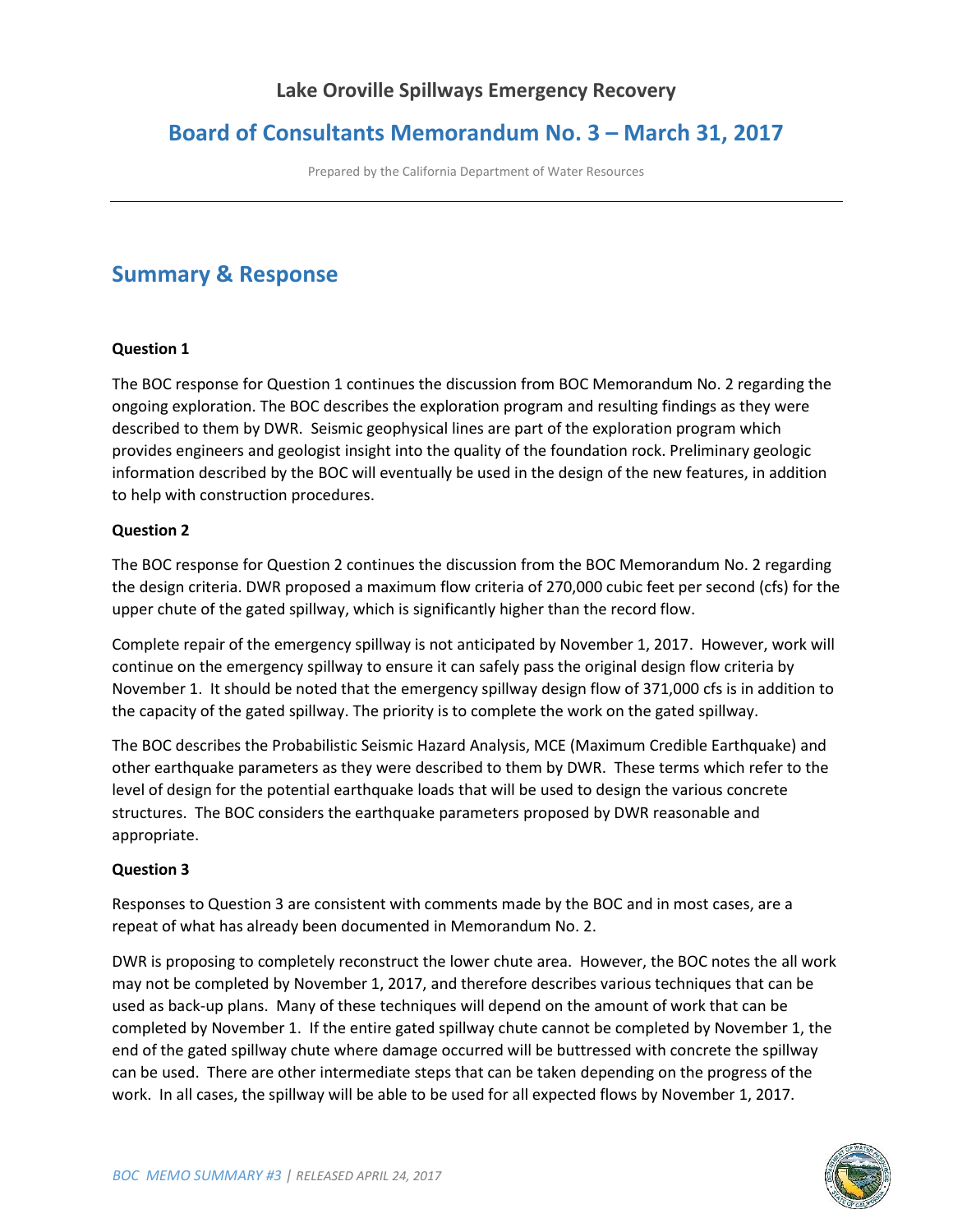#### **Question 4**

Self-Explanatory

#### **Question 5**

Question 5 relates to many construction methods and details that could be considered to complete the project in a timely manner.

#### **Question 6**

Naturally occurring asbestos is present in various parts of the state, and is monitored on many large earth-moving projects. DWR continues to monitor air quality to ensure that it is safe for workers and nearby residents. The BOC recommends continued air quality monitoring.

# # #

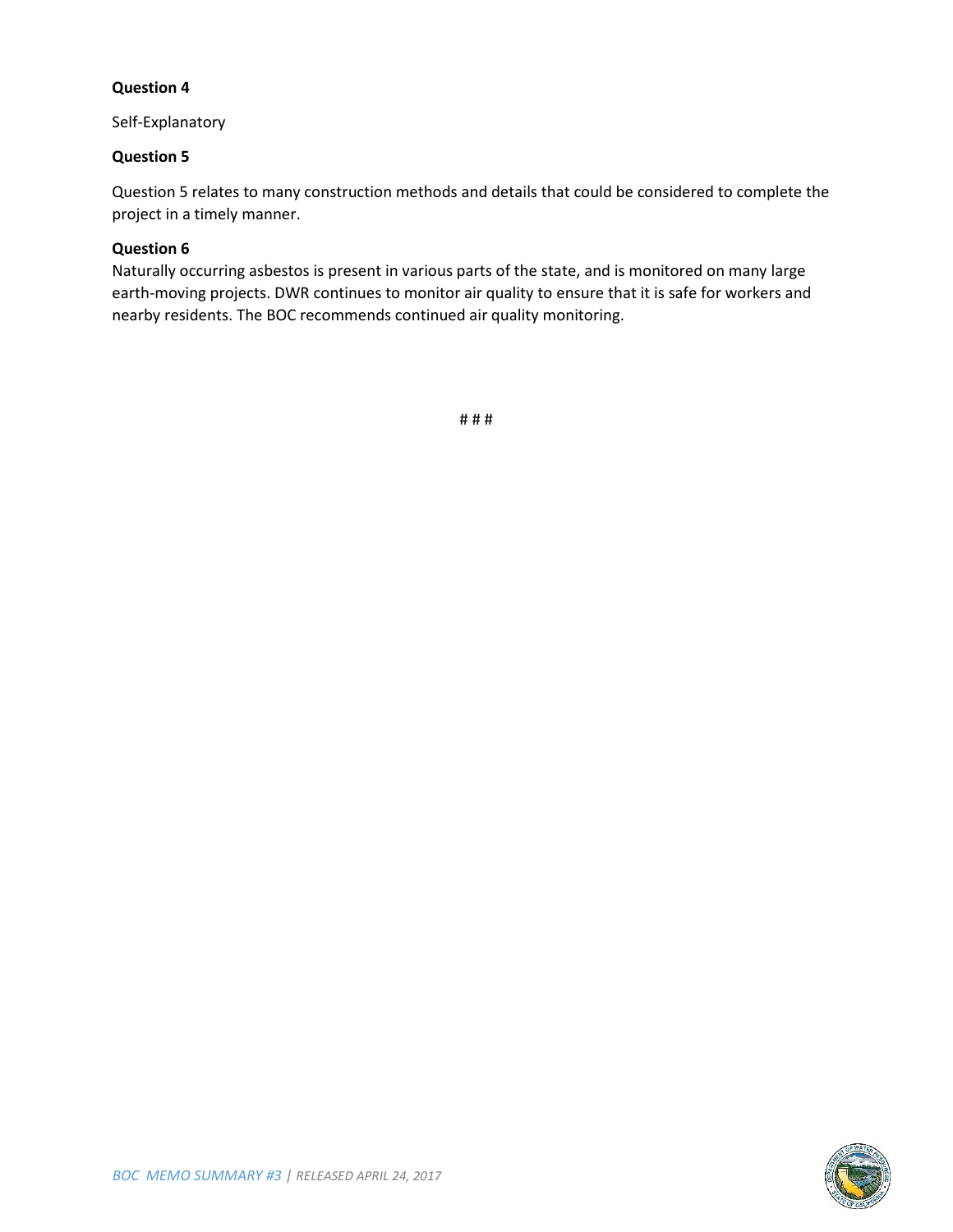# **OROVILLE EMERGENCY RECOVERY – SPILLWAYS Board of Consultants Memorandum**

| DATE:           | Friday, 3/31/2017                                                                                                               |
|-----------------|---------------------------------------------------------------------------------------------------------------------------------|
| TO:             | Mr. Ted Craddock, Project Manager<br>Oroville Emergency Recovery - Spillways<br><b>California Department of Water Resources</b> |
| FROM:           | Independent Board of Consultants for<br>Oroville Emergency Recovery - Spillways                                                 |
| <b>SUBJECT:</b> | Memorandum No. 3                                                                                                                |

# **INTRODUCTION**

On March 30, 2017, the Independent Board of Consultants (BOC) met at offices of the California State Department of Water Resources (DWR) at 1:00 pm for a presentation of design criteria, further development of design concepts by DWR and the status of Construction Contracts No.1 and No. 2. The presentations continued on March 31<sup>st</sup> and the meeting ended with a reading of the BOC's report at 4:15 pm. An agenda for the meeting is attached. All BOC members were present. The BOC met with representatives of DWR Engineering Division, DSOD, FERC, and industry consultants that are working on the Oroville Spillway Recovery project; the attendees at the meeting are shown on the attached attendance lists.

The BOC has reviewed the status of past comments and recommendations in the log and this is included in the attachments.

# **QUESTIONS FOR THE BOC**

# **1. Does the BOC have any recommendations or comments on the field exploration program?**

#### *Response*

The field exploration program, tasked with providing geological and geotechnical information to support the Oroville spillway mitigation, is ongoing with exploratory boreholes still being drilled in the areas of the Flood Control Outlet (FCO) spillway chute (aka – Gated Spillway) and above the slope left of the FCO Chute. The seismic geophysical lines were planned to begin this week. Detailed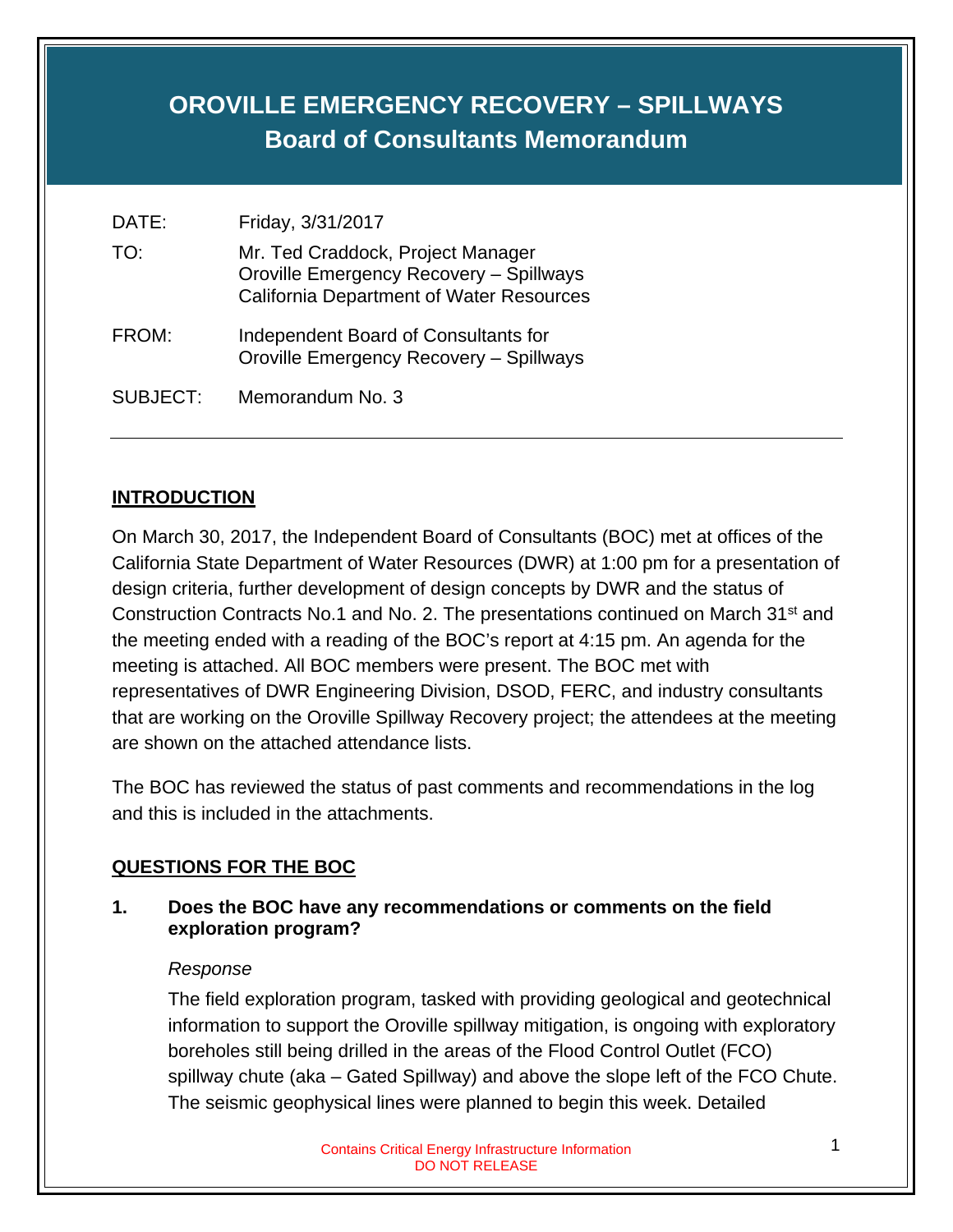comments regarding the FCO spillway, left slope above the FCO Chute, and Emergency Spillway are listed below.

FCO Chute spillway: The presentation discussed findings of the concrete coring in the chute floor that is investigating the rock/concrete interface. While preliminary, since the drilling is not yet completed, this is important information that may shed light on the piping potential of material the concrete was placed upon. Initial drill coring results show slab thickness varying from 2.0 to 3.2 ft. It should not be inferred that this thickness is indicative of the entire slab thickness. Analysis of historical construction photographs continue to show that the concrete slab was placed on a variety of materials that ranged from clean, hard, bedrock to highly weathered rock that appeared soil-like. These borings are being drilled to depths of 15 to 30 feet to determine the depth to fresh rock and, hence, the required depth of the new anchor embedment.

Left slope above the FCO Chute: Exploratory borings are being drilled on top of the unstable slope on the left of the FCO Chute. These 100-ft-deep-borings are for determining depth of soil, and rock weathering zones that will be used in stabilizing this slope. These borings will be converted into monitoring wells and inclinometers. This slope must be stabilized before work to mitigate the scour hole can commence.

Emergency Spillway: Field investigations for the Emergency Spillway have yet to be completed; only the seismic geophysics is in progress. However, the identification of a preferred mitigation alternative (i.e., downstream cutoff wall, RCC buttress, and RCC splash pad) was discussed and this may impact the future field investigations. Even though anchors drilled through the ogee monoliths may not be pursued, it is still prudent to obtain geotechnical information about the weir's foundation conditions; and, although the RCC foundation is planned to be taken to the same depth, the adequacy of this foundation must nonetheless be verified.

The northern 800+feet of the Emergency Spillway approach and weir foundation were created by excavating a 50-ft-high bedrock hill. Thus, some of the exposed ground surface in this area is on rock that varies in its weathering

If the DWR recommended design option moves forward then knowledge of rock weathering depths all along the weir and cutoff wall alignment should be determined in advance of finalizing the design.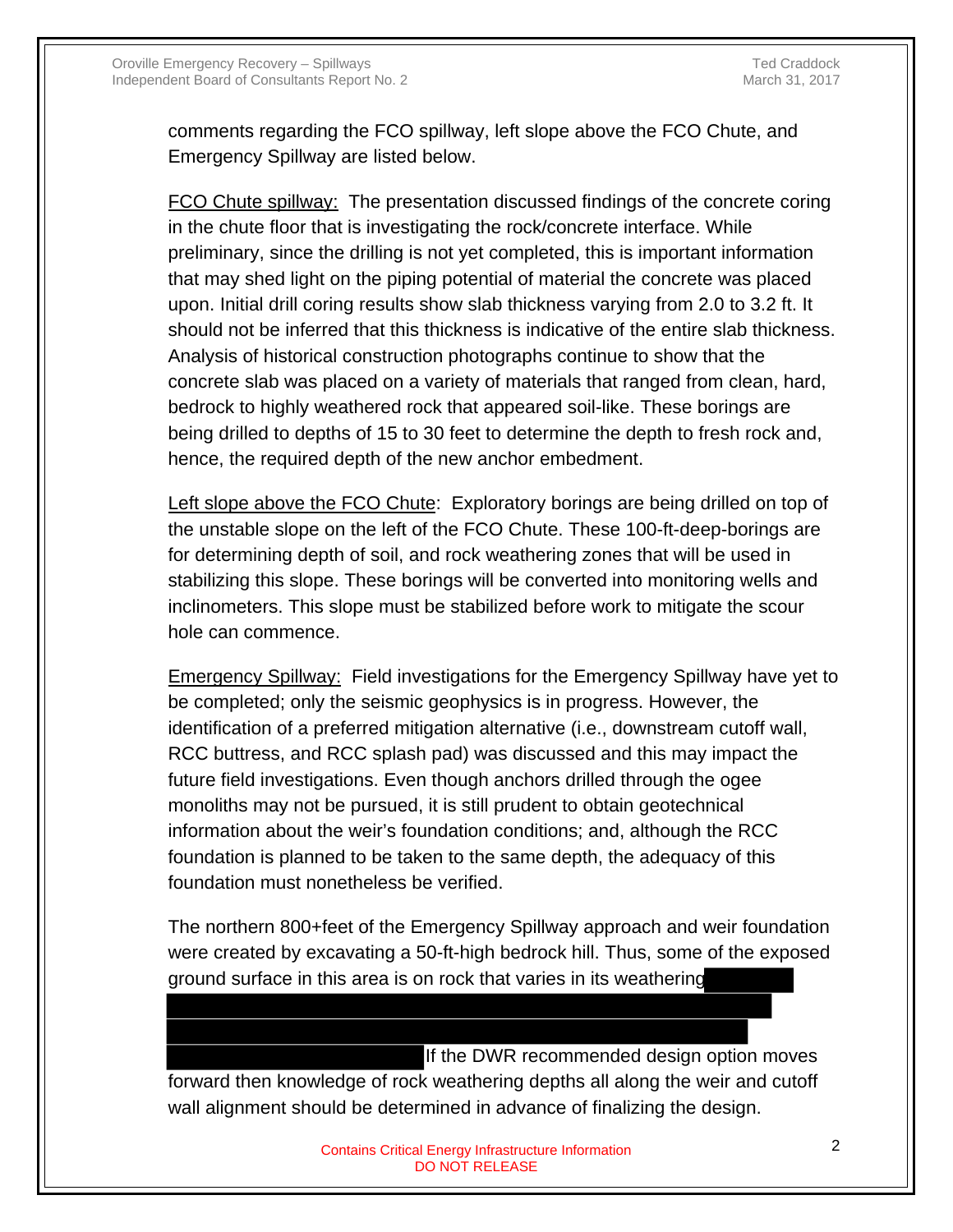If the seismic geophysical lines prove useful in determining rock weathering depths, then consideration should be given to extending geophysics to provide coverage to the northern 800 feet of the Emergency Spillway and also to provide some information on weathering depth downstream of the cutoff wall.

# **2. Does the BOC have any recommendations or comments on the Design Criteria?**

#### *Response*

In its previous two reports, the BOC provided comments and recommendations on draft copies of the Design Criteria Memoranda. The BOC has reviewed the revised drafts (dated March 20 and 27, 2017) and generally concurs with the revised documents as addressing earlier comments provided by the BOC.

In summary, the BOC understands that the design objectives for the "Oroville Emergency Recovery – Spillways" Project are: a) for the "Interim Repairs" to allow the Flood Control Outlet (Gated Spillway) chute to pass a peak routed outflow of 270,000 cfs based on the anticipated first year hydrologic criteria; and b) the long-term repairs are to allow the chute to pass its portion of the Probable Maximum Flood (PMF) peak outflow of 300,000 cfs.

The Emergency Spillway's "Interim Repairs" are designed to allow the spillway to pass peak flows of 30,000 cfs, with a peak reservoir elevation overtopping the spillway weir crest by about 3.3 feet. The long-term repairs are designed to allow the Emergency Spillway to pass peak a PMF flow of 371,000 cfs.

The BOC concurs with the Project's flood design criteria, but notes that while the FCO spillway chute can be designed to pass its portion of the extremely rare PMF flows, the Emergency Spillway repairs may not be capable of passing a 16 foot-overtopping and a peak flow of 371,000 cfs without significant erosion damage downstream.

The structural design criteria Memo indicates that: "Interim repairs will be designed based on a Probabilistic Seismic Hazard Analysis (PSHA) with a 144 year return period. Permanent restoration structural features will be designed to the Median (50th percentile) MCE with a maximum water surface elevation of 901 feet. The targeted seismic structural performance criteria will be essentially linear elastic structural behavior; no instabilities, minimal cracking, and no permanent deformations.

The BOC considers these criteria to be reasonable and appropriate.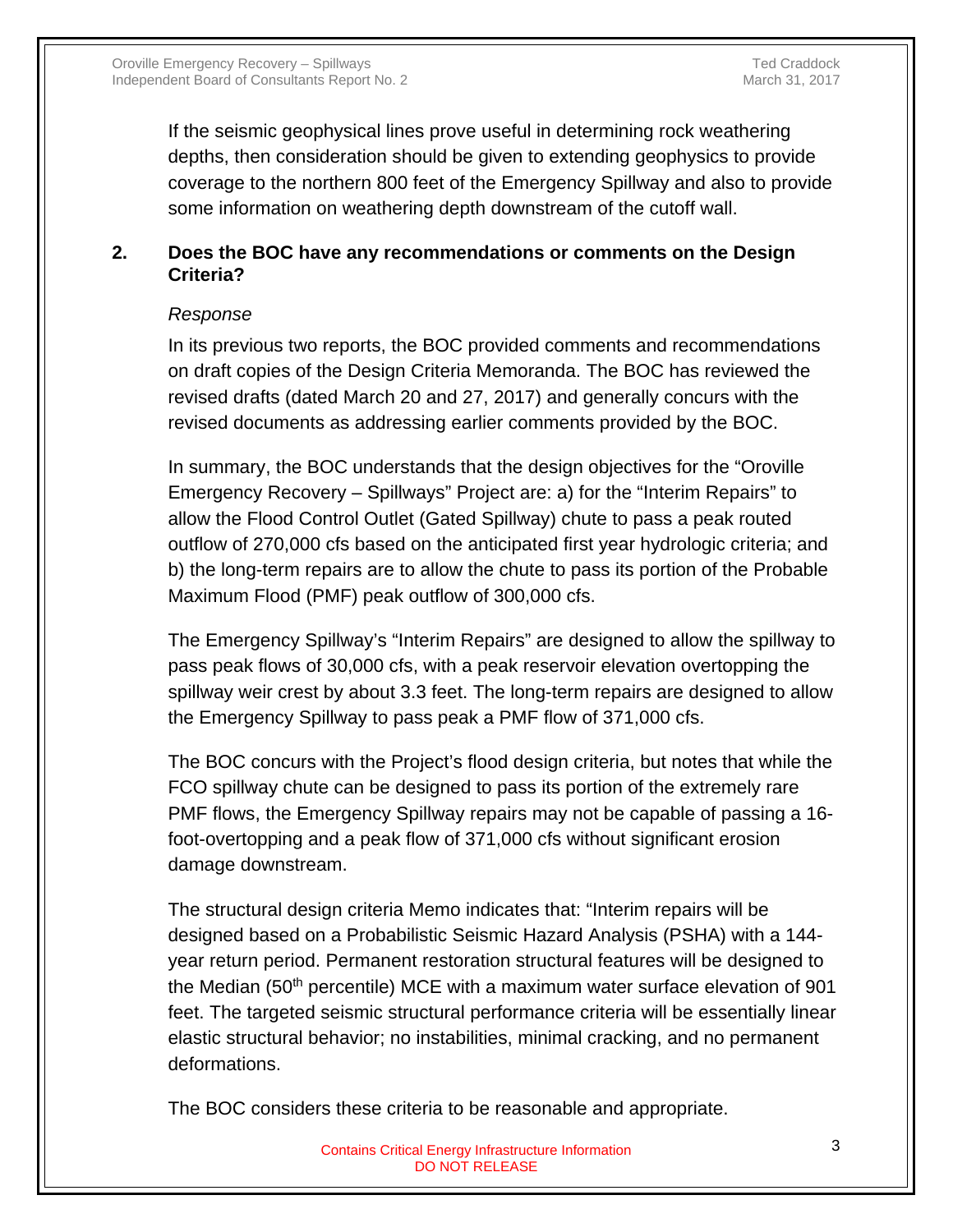Deterministic ground motions at the dam site, as reported in the Supporting Technical Information Document (STID), were estimated at the 50<sup>th</sup> percentile level from a magnitude 6.5 earthquake on the Cleveland Hills fault. The peak ground acceleration (PGA) was estimated at 0.57g. The Cleveland Hills fault is reported to have a low slip rate of about 0.05 mm per year. The Division of Safety of Dams (DSOD) provides a "Consequence Hazard Matrix" that uses the consequence of dam failure and probability of earthquake hazard (described by the slip rate on the controlling seismic source) to select the appropriate statistical level for deterministic ground motions. The Consequence Level for a dam is defined by the Total Class Weigh (TCW), which is a function of the dam height, the reservoir capacity, and the downstream consequences of failure. The TCW for Oroville Dam is 36, which classifies it as "Extreme Consequence." According to DSOD's Consequence Hazard Matrix, for an "Extreme Consequence" dam and a seismic source with a low slip rate of less than 0.1 mm per year, ground motions should be selected between the median  $(50<sup>th</sup>$  percentile) and  $84<sup>th</sup>$ percentile levels. The choice of what statistical level to use is guided by the results of probabilistic seismic hazard analyses (PSHA). To guide this selection, the USGS hazard maps from the 2014 National Seismic Hazard Mapping (NSHM) Project were queried for the Oroville Dam site, with a site Vs-30 (the shear wave velocity in the upper 30 meters of rock foundation underlying the dam) of about 1,200 meters per second. It should be noted that the actual Vs-30 of the foundation rock underlying the dam, based on recently measured velocities is about 2,400 meters per second. The value of 1,200 meters per second used to query the USGS hazard curves was because the ground motion prediction equations (NGA West-2) used in the hazard analyses all have a maximum limit of 1,200 meters per second for Vs-30. According to the USGS 2014 NSHM, the median PGA of 0.57g from the Cleveland Hills fault has a return period of greater than 10,000 years. Thus the BOC judges that selection of the median level of ground motions for the long-term design of repair measures that are related to dam safety is considered reasonably conservative and appropriate.

The BOC considers the geologic and geotechnical criteria for the appropriate excavation and preparation of foundations for the various project features to be reasonable and appropriate.

The BOC considers the use of a 28-day concrete strength of 5,000 psi, and reinforcing steel f<sub>y</sub> of 60,000 psi to be appropriate. The use of rock anchors and dowels with PTI Class I corrosion protection for all permanent features is considered a requirement.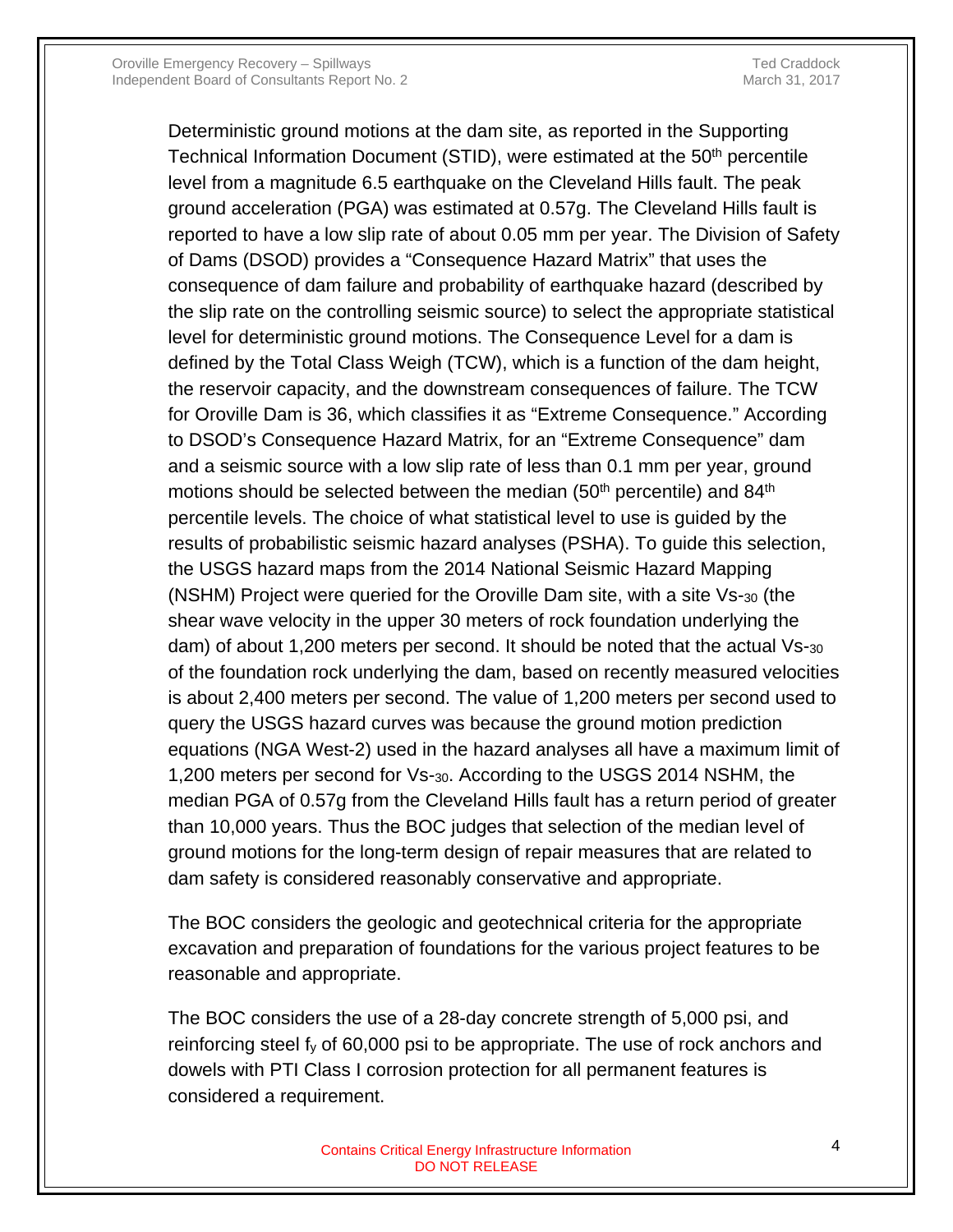#### **3. Does the BOC have any recommendations or comments on the Alternatives Analysis or selection?**

#### *Response*

FCO Upper Chute: The BOC concurs with DWR's recommendation to remove and replace the FCO's upper portion of the chute and training walls. It is, however, doubtful that the entire length of upper chute all the way to Sta. 28+00 can be replaced in the first construction season, and therefore the portion that is not replaced must be strengthened as necessary to serve through the first winter flood season. Construction contract package 2 should have language specifying a minimum length to be completed and stating that this must be located at the start of the chute immediately downstream of the FCO structure. Provisions to prevent the demolition of the existing concrete chute from getting too far ahead of the concrete placement should be added. It is vital that a continuous concrete replacement chute in this upper portion of the spillway be completed and available at the start of the flood season.

It was pointed out that it will be necessary to protect the downstream end of the upper chute where it drops off into the first erosion hole. This could be protected with a conventional concrete or RCC buttress to prevent any further back cutting in the event the first flood season's discharges must be routed down the eroded gully. This work will be coordinated with the construction being done for restoration measures of the lower portion of the FCO Chute channel.

FCO Lower Chute: The BOC agrees with DWR's recommended concept for the FCO's lower chute restoration which contemplates completing the reconstruction of the foundations for the continuation of the reinforced concrete chute to connect with the terminal energy dissipater. This RCC emplacement would also be built up at the sides of the channel to support the retaining walls.

The DWR is recommending that the upper scour hole be left open during the RCC construction until it can be confidently determined that the entire lower spillway chute length would be completed before the November 1 deadline. This would be considered a fallback position for discharging flow down the eroded gully if the channel is not ready by the onset of the flood season. The BOC believes that the possibility of needing to route discharge down the gully is small. The BOC anticipates that the filling of the upper scour hole with RCC to restore the chute channel will take care of the requirement that the end of the upper chute must be protected.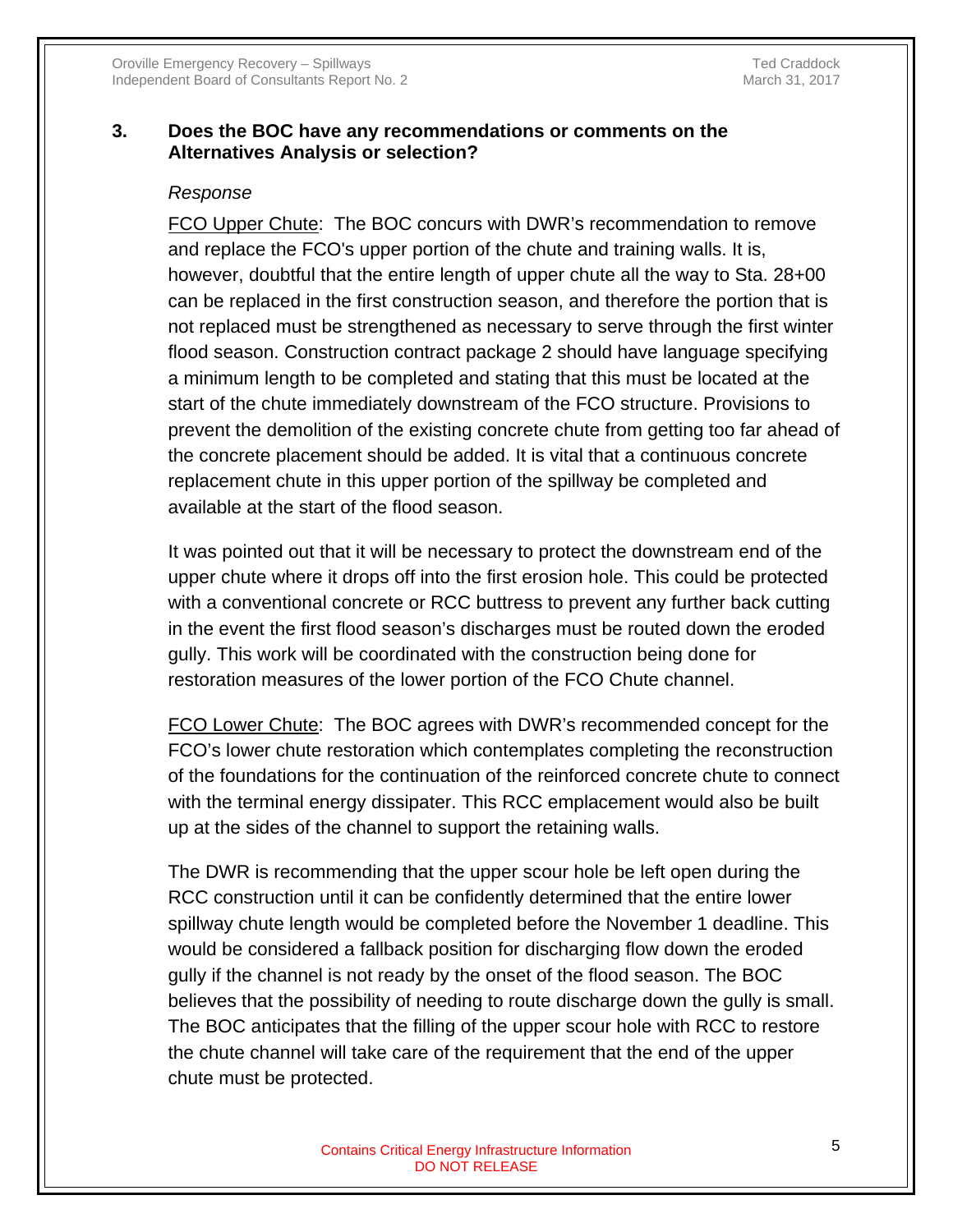Lining of the RCC chute channel with reinforced concrete and the construction of the training walls will be accomplished during the second construction season. The flood discharges during the next flood season will therefore pass from the reinforced concrete paving in the upper chute portion onto an RCC surface on the lower channel section. The BOC has previously stated that RCC can probably withstand flow without extensive damage. However, the discharge velocities in this lower part of the chute are over 100 fps

 If allowed to progress, a portion of the newly placed chute could be lost. The BOC believes some surfacing means should be used on the top lift of RCC that can provide a smooth surface. Transverse joints in the top lift of RCC will need to be carefully formed to avoid disturbance to flow. The BOC suggests that the RCC test pad include some preparation and testing of surface preparation to obtain a hard, smooth finish free of bug holes, tracks and undulations.

The BOC is pleased that the measures recommended for restoring the FCO Chute during this initial restoration to accommodate the interim criteria will serve for the long-term restoration as well.

Emergency Spillway: The BOC supports the Recommended Alternative EM-2A (RCC Buttress, RCC Splash Pad and D/S Cutoff Wall) as the mitigation option. One advantage of this measure is that it can be installed in phases with the 1,700-ft-long downstream cutoff and the replacement of the 800-ft-long small overflow weir being the only elements required by November 1, 2017. The addition of the RCC buttress downstream of the larger ogee monoliths and the RCC splash pad (that covers the area between the weir and the downstream cutoff wall) can be installed later; it is conceivable that this RCC work could occur after November 1. The BOC recommends continued analysis of the scour potential for flow downstream of the northern 800 feet of the cutoff wall.

# **4. Does the BOC have any recommendations or comments on Construction Contract No. 1?**

#### *Response*

The BOC has the following comments on Construction Contract No. 1. This contract was recently awarded to Teichert Construction and they are presently mobilizing to the site. The purpose of this contract will be to improve site access to the spillway areas and perform local site preparation. There was discussion about possibly making changes to this contract to address unforeseen issues as they arise. Given the necessity of getting a contractor operational in the field,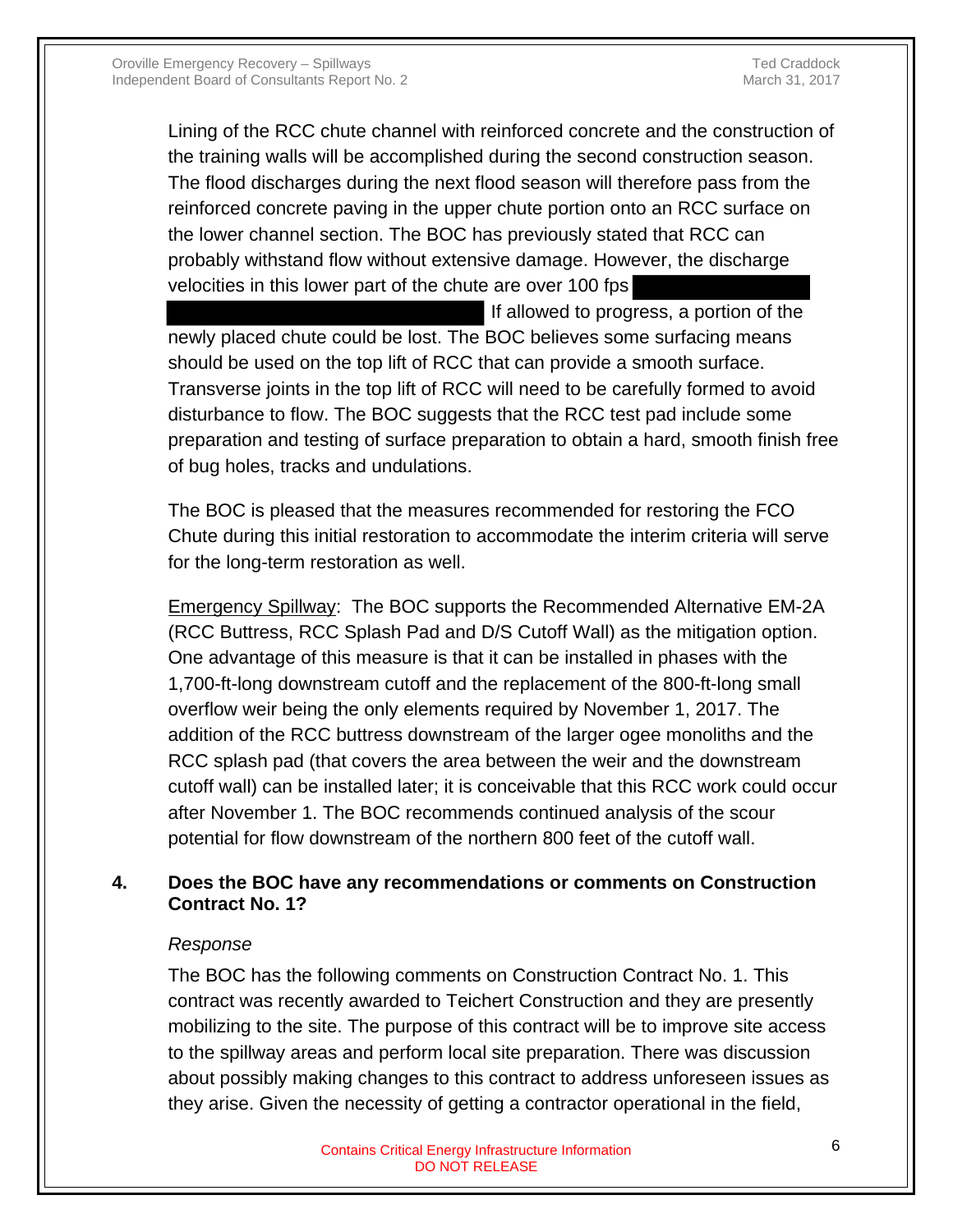perhaps before a few elements were fully investigated and designs completed, it is no surprise that some needed changes have arisen. The BOC believes that shifting as much work to this contract as possible is prudent if it can further expedite work in the subsequent Contract No. 2 that has yet to be awarded.

A major element of Contract No. 1 addresses stabilizing the eroded slope on the left side of the lower FCO Chute. Once the slope is stabilized, workers in Contract 2 can safely work beneath the stabilized slope to clean out debris and perform any foundation preparation for concrete backfill activities. It is important to expedite analysis of the near vertical slopes that abut the left side of the chute in the Station 29+00 to 31+00 area. If blasting and shaping (or even if removal is deemed necessary) of this rock monolith is determined to be necessary then adding a blasting task to Contract No.1 and performing that work immediately may provide more options for contract 2 in regard to scour hole mitigation. Another related issue is the cleanup and stabilization of the unstable eroded area on the right side of the upper scour hole; currently this is not included in Contract 2, but thought should be given to cleaning and exposing the geological conditions in this area as soon as possible, as it will also be part of the scour hole backfill foundation.

The aggregate testing and mix design analysis being performed as part of Contract 1 is an extremely important aspect of determining the future production rates of RCC. As this could be a critical path item to some of the proposed options in Contract 2 (e.g., complete versus partial backfill of the scour hole), we endorse these efforts.

#### **5. Does the BOC have any recommendations or comments on Construction Contract No. 2?**

#### *Response*

The BOC can well understand the opinions expressed by Contractors when shown the scope of work in the draft Construction Contract No. 2 that there are a lot of "priorities" for completion before November 1 in this job. Contract No. 2 as written, attempts to cover all the needed work to restore the FCO Chute to full operation. It should be recognized that this will likely require two or more work seasons and some clarifications will no doubt be needed in the contractual language to explain this.

During the meeting, the question was raised as to whether the grade line of the spillway chute could be raised by the additional slab thickness to avoid having to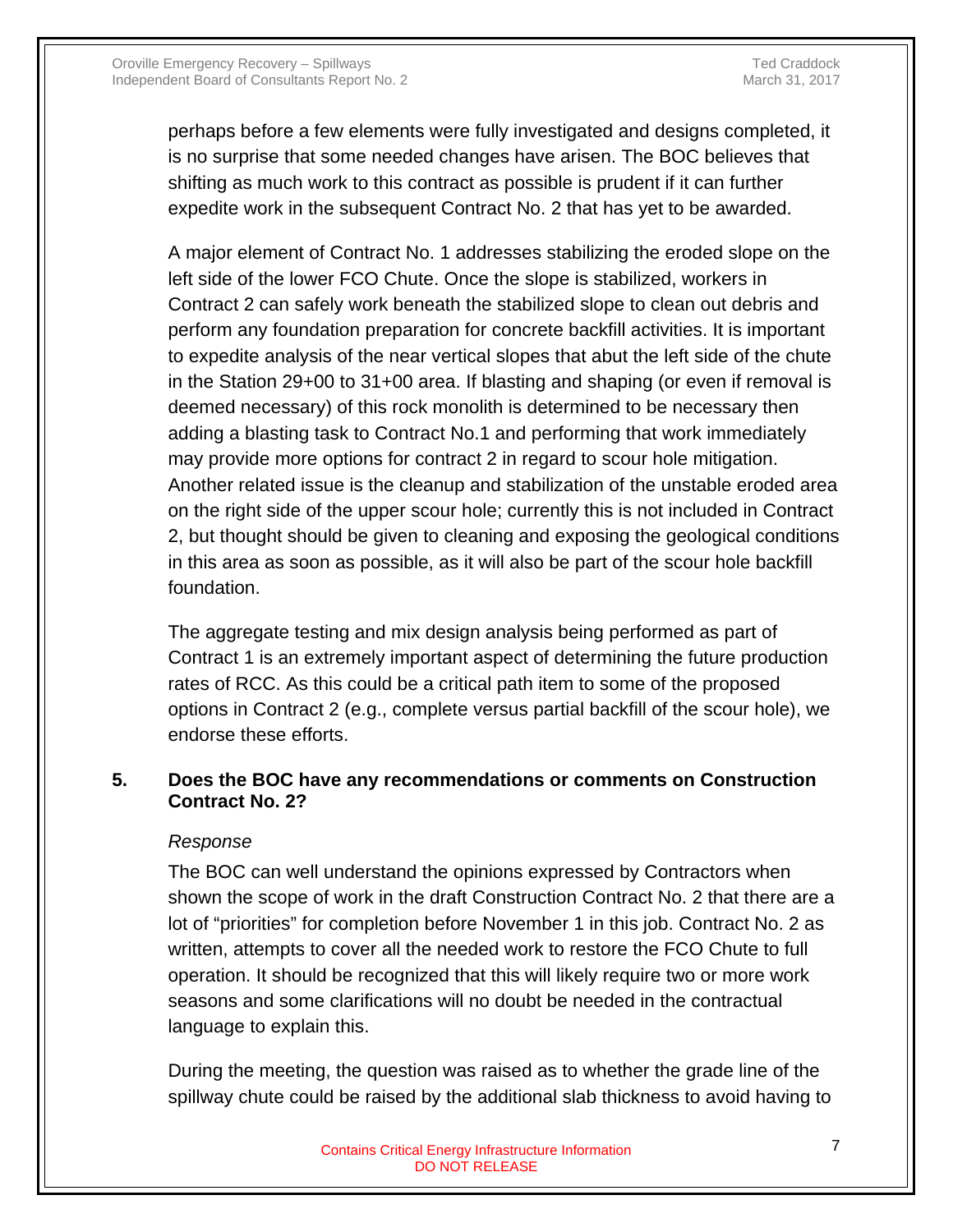excavate an additional thickness of foundation for the thicker slab. The BOC is of the opinion that this would be possible and would not be difficult to achieve with a short transition and a vertical curve. However, the thickness of the original concrete chute slab appears to vary widely from the specified thickness, and the condition and suitability of the underlying foundation will not be known until the concrete is removed. It would be premature to change the line and grade at this time.

In general, the BOC believes the details of the chute concrete, anchorage, drainage and reinforcing are well conceived as shown on the drawings. It was noted by the BOC that some of the RCC construction details shown on the draft plans are appropriate for dam construction but unnecessary for building up the new foundation for the chute.

It appears that making the initial placement of concrete in the upstream scour hole may be hazardous for workers because of the danger of rock falls. The BOC agrees that flowable concrete can be used in the bottom and that the large rock pieces that ended up on the bottom of the scour hole can be left in place and incorporated in the fill. Plum stones might also be used. When the level of concrete placement reaches a height at which suitable space becomes available for safe RCC placement, the operation can be changed.

The issue of drainage under the backfill behind the training walls was discussed. If the replacement of the chute and training walls is only partially finished before November, the outfall from these new drains needs to be determined.

The under drainage planned for the slab is, in general, satisfactory. Slabs are planned as approximately 30-ft by 30-ft panels and will be placed in checkerboard fashion to allow proper curing time prior to pouring of adjacent slabs. Loads used in the structural design include full dynamic pressure under the slabs. Both transverse and longitudinal joints will be provided with water stops. Water stops between slabs were apparently not included in the design of the original spillway and the lack of them was no doubt an important factor in the February failure of the slab on the FCO Chute. It will be very important to have constant construction inspection when slab concrete is poured to assure proper imbedding of the water stops.

There are differences between treatment of construction-joints on Drawings S-401 and S-403.

> Contains Critical Energy Infrastructure Information **8** 8 DO NOT RELEASE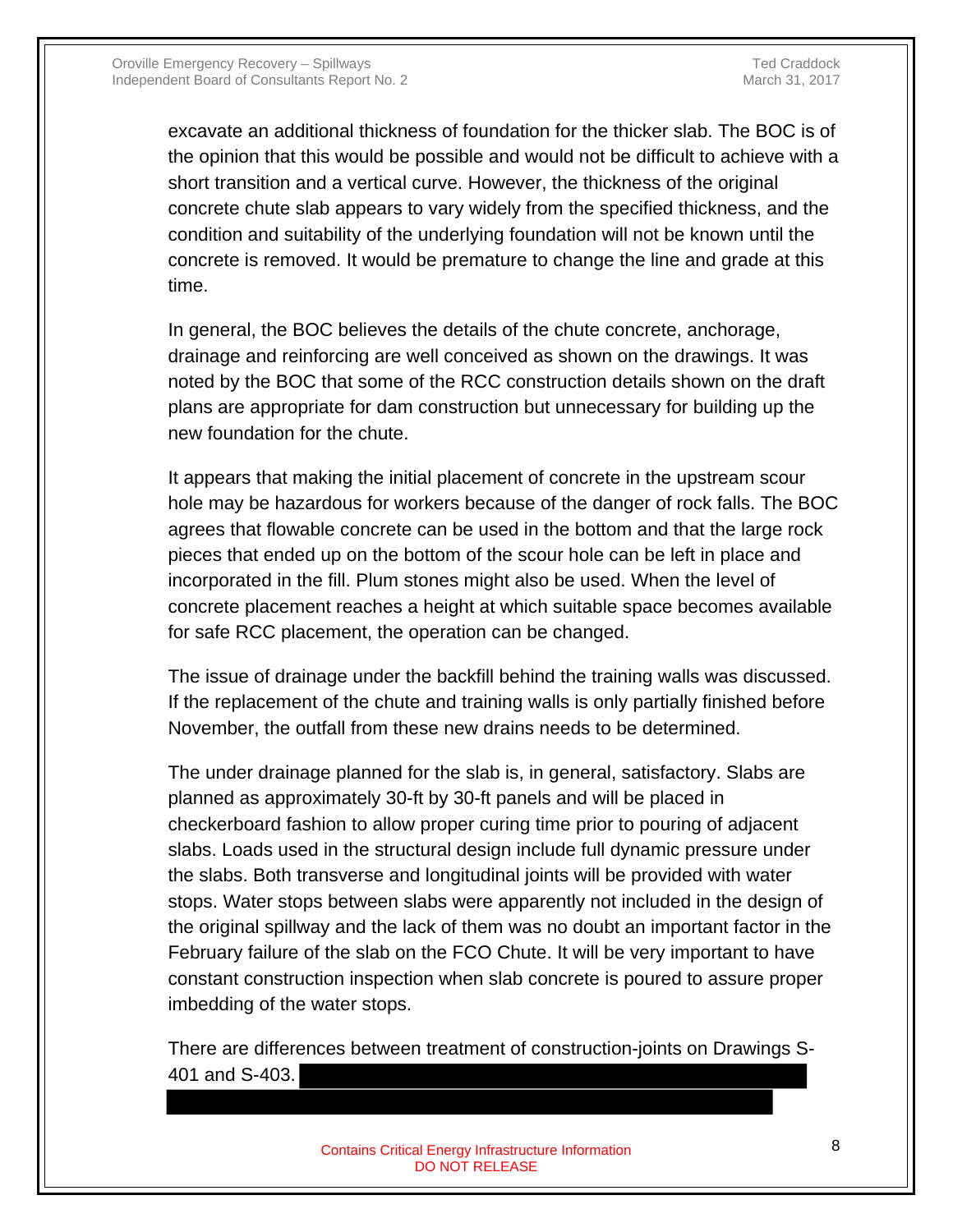# Drawing S-401 shows no features for drainage between the leveling concrete

and the chute slab. For some designs it may be desirable to consider installation of some form of drainage in this location. Some typical designs use a wrapped half-round slotted drain for such an application. It is not clear whether leveling concrete as shown on Drawing S-401 will be used for the upper chute since the condition of the foundation is not fully understood. The BOC is not in favor of introducing this additional interface and prefers the slab concrete to be placed on the properly prepared rock surface.

For the final construction of the reinforced concrete chute slab on the lower portion where the slab will be placed on RCC, a drainage system design could be considered. It was stated that undulations in the surface of the RCC would apparently be limited to 2 inches in depth. This limitation in the surface of the RCC would be rougher than useable for installation of drainage pipes as well as greater than desirable for the flow velocities anticipated. The BOC does not advocate the use of an under drainage system where the chute slab is placed on the RCC foundation portion of the lower spillway section.

Considerable discussion regarding under drainage design for spillway chutes took place.

The

idea was not supported by the BOC for the upper chute restoration. Although many cracks developed in the original slabs, the new slab will be thicker, panel dimensions will be much smaller, and will be more heavily reinforced. These provisions will make the slab much less prone to developing such shrinkage or temperature cracks.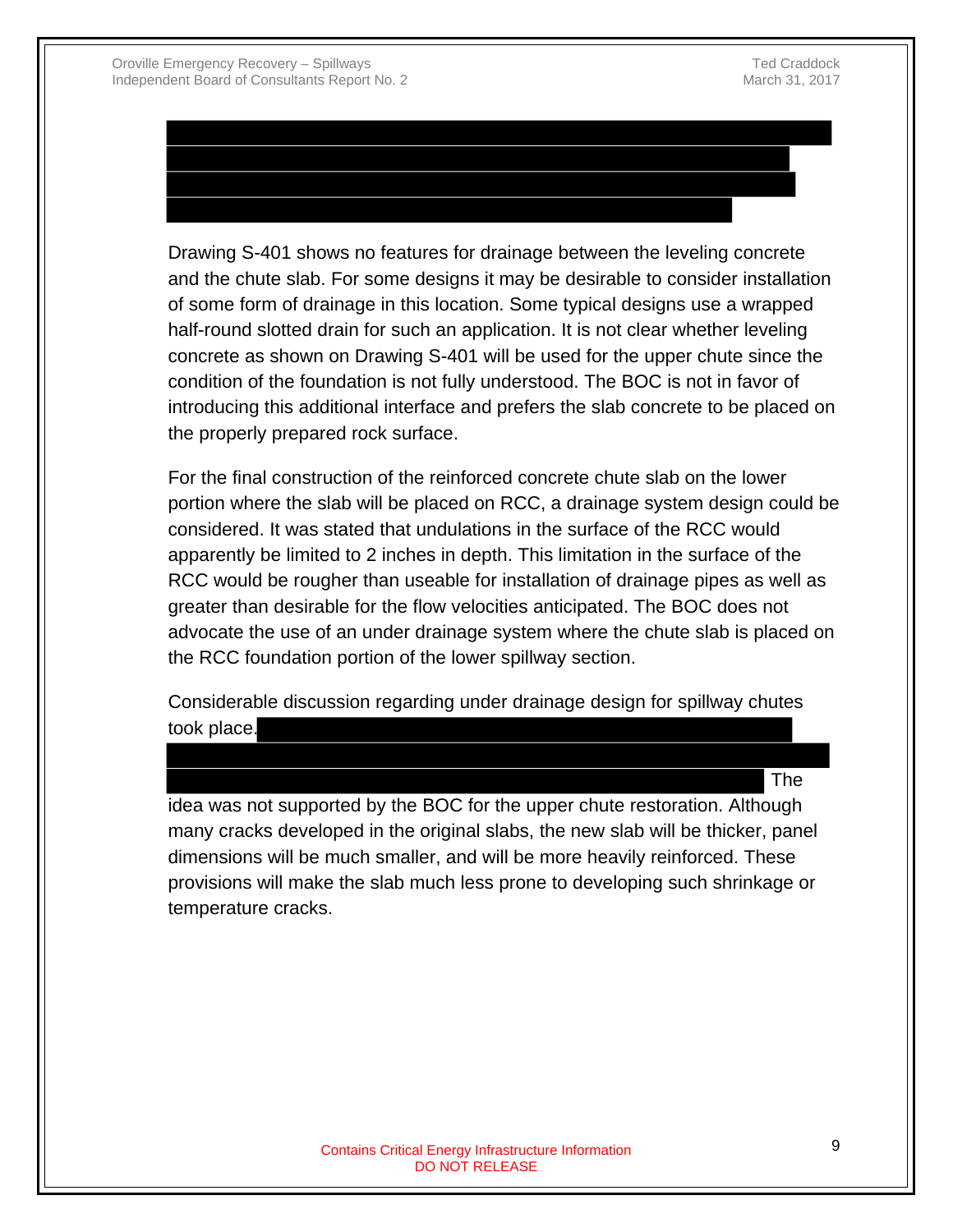#### **6. Does the BOC have any other recommendations or comments for the Design Team?**

#### *Response*

The BOC has comments on other items as listed below.

Provisional Air Slot: In previous meeting comments, the BOC suggested that it could be advisable to add a designed air slot near the beginning of the steep slope. Although cavitation was probably not the root cause of the slab failure, it may have aided in the progress of the slab failure. Adding air could aid in aerating the flow on the steep slope and dampening the added damaging effects of cavitation. It may be advisable for these air slots to be analyzed in the hydraulic model tests that are currently taking place.

Asbestos: About two weeks ago, the local Air Quality Management District at Oroville discovered the occurrence of asbestos in an air quality sample. The amount was small, but this finding has produced concern about this potential health hazard to construction workers and nearby residents. Initial site investigation reports indicate that the amphibolite metamorphic rocks at the site are not a significant source of asbestos. We understand that DWR is conducting their due diligence study of this issue. This study should include testing of air samples in the crushing and borrow handling areas as well as any areas where rock excavation or rock handling is planned.

# **BOC RECOMMENDATIONS SUMMARY**

- M3-1 The BOC concurs with the Project's flood design criteria, but notes that while the FCO spillway chute can be designed to pass its portion of the extremely rare PMF flow, the Emergency Spillway repairs may not be capable of passing a 16-foot-overtopping and a peak flow of 371,000 cfs without significant erosion damage downstream.
- M3-2 The BOC considers the structural design criteria based on 144-year return period ground shaking for interim repairs, and median deterministic ground motions for long-term repairs to be reasonable and appropriate.
- M3-3 The BOC considers the deterministic median peak ground accelerations estimated for the design of long-term dam safety-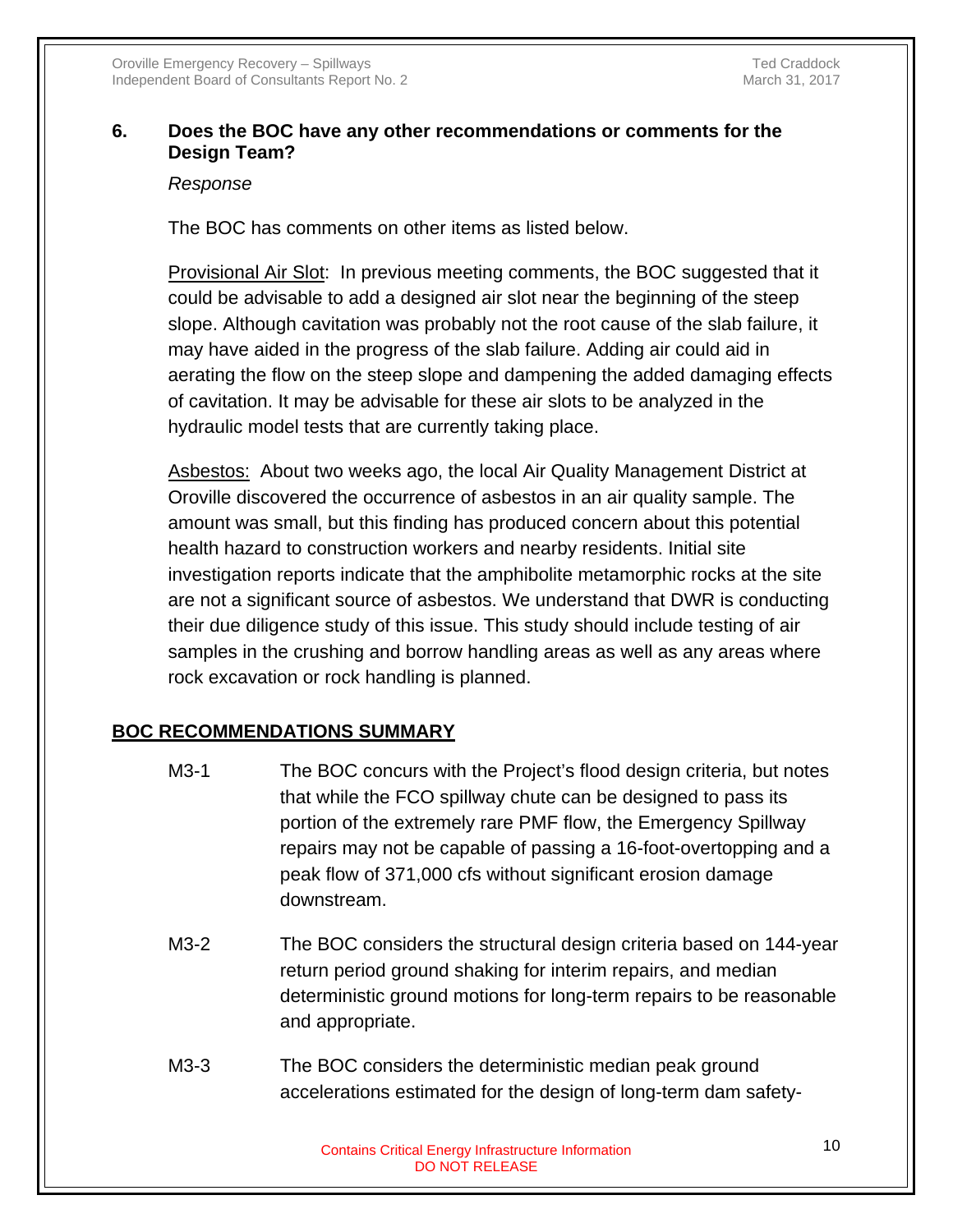related features to be reasonably conservative and appropriate considering the very long return periods associated with these deterministic levels.

- M3-4 The BOC considers geologic and geotechnical criteria for the excavation and preparation of foundations for the various project features to be reasonable and appropriate.
- M3-5 The BOC concurs with the proposed strength criteria for the concrete and reinforcing steel elements, and for the use of corrosion protection for rock anchors.
- M3-6 The BOC recommends that rock-weathering depth be determined for all elements of the Emergency Spillway (monolith section, 800-ft long weir section, and 1,700-ft cutoff wall) prior to the design being finalized. Weathering depth and, hence, scour potential downstream of the northernmost 800-ft of the cutoff should be estimated.
- M3-7 The BOC concurs with the restoration methods recommended by DWR for the upper chute section.
- M3-8 The Contractor should be made aware that the length of upper chute that is restored by Nov. 1 must connect with the portion still to be replaced to operate during the flood season.
- M3-9
- M3-10 The BOC concurs with the plans recommended by DWR for restoration of the chute channel in the lower spillway chute portion.
- M3-11 The surface of the RCC channel which will be subject to high velocity flow needs to be smooth It is suggested that the RCC test pad provides a means to investigate surfacing methods.
- M3-12 The BOC has no objection to changing the line and grade of the upper chute lining if this offers an advantage.